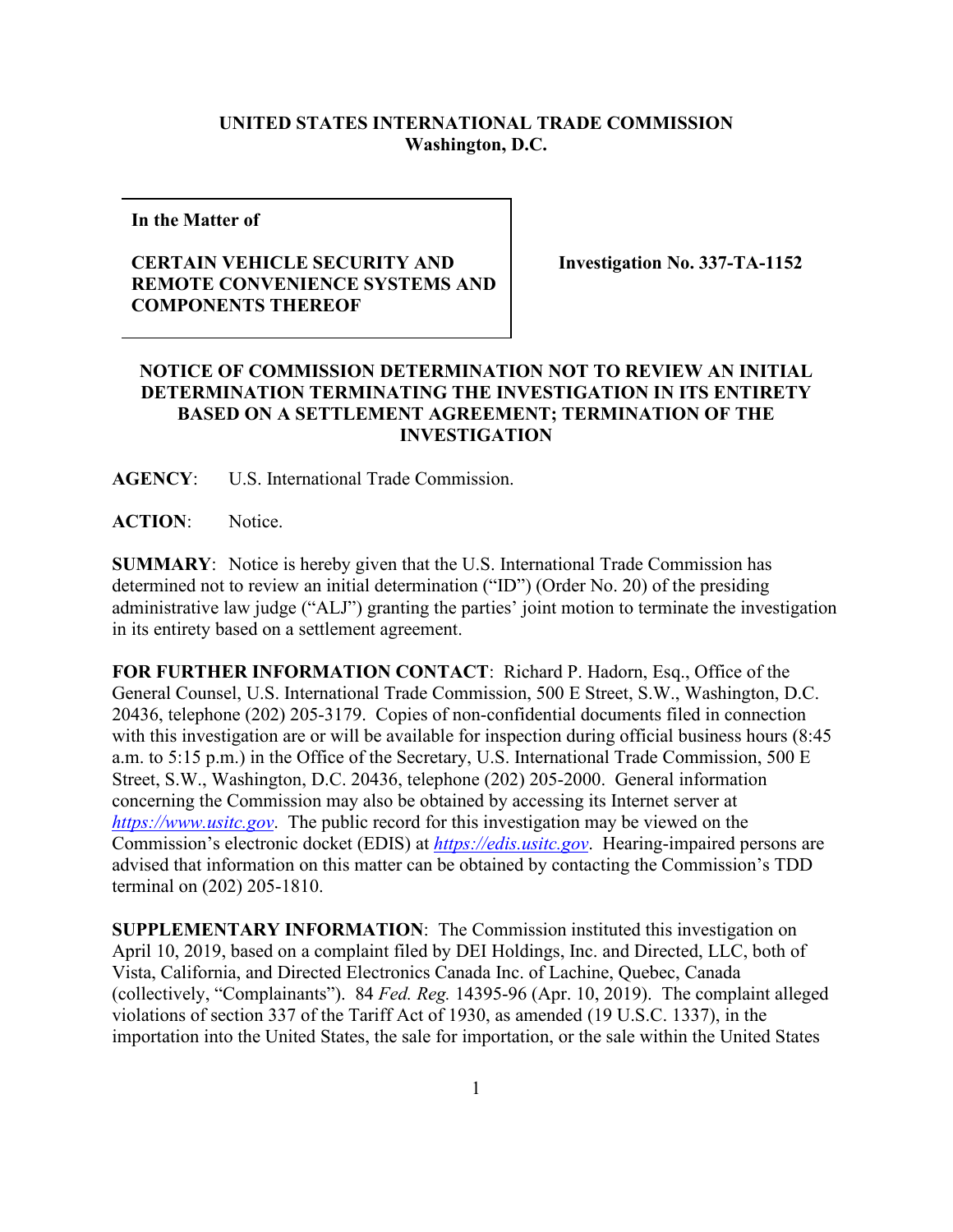after importation of certain vehicle security and remote convenience systems and components thereof, by reason of infringement of certain claims of U.S. Patent Nos. 7,191,053 ("the '053 patent"); 7,483,783 ("the '783 patent"); 7,646,285; 7,898,386; and 8,378,800. *Id*. at 14396. The complaint further alleged that a domestic industry exists. *Id*. The notice of investigation named as respondents Automotive Data Solutions Inc. of Montreal, Quebec, Canada; Firstech, LLC of Kent, Washington (collectively, "Respondents"); and AAMP of Florida, Inc. ("AAMP") of Clearwater, Florida. *Id*. The Office of Unfair Import Investigations was not named as a party. Respondent AAMP was later terminated from the investigation based on a settlement agreement. Order No. 7 (Oct. 3, 2019), *as amended by* Corrected Order No. 7 (Oct. 4, 2019), *not reviewed by* Comm'n Notice (Oct. 22, 2019).

On December 10, 2019, Respondents filed (1) a motion for partial termination of the investigation based on Complainants' lack of standing to assert the '053 and '783 patents; and (2) a motion to strike the "Belated Production of the 2006 Astroflex Asset Purchase Agreement and Supplemental Responses to Respondents' Interrogatory No. 23." On December 23, 2019, Complainants filed oppositions to Respondents' motions. On December 30, 2019, Respondents filed replies in support of their motions.

On January 9, 2020, the ALJ issued an ID (Order No. 18) addressing both of Respondents' motions. That ID (1) granted Respondents' motion for partial termination as to the '053 and '783 patents for lack of standing, ID at 2, 10-11; and (2) denied as moot Respondents' motion to strike "in light of the decision herein to terminate the investigation with respect to the '053 and '783 patents," *id*. at 3 n.2.

On January 15, 2020, Complainants filed a motion for reconsideration of the ID (Order No. 18) under Ground Rule 3.12. On January 17, 2020, Complainants also filed a petition for review of the ID, requesting that the Commission remand for a hearing on the '053 and '783 patents. Pet. at 4.

On January 24, 2020, the parties filed a joint motion to terminate the investigation in its entirety based on a settlement agreement.

On January 31, 2020, the ALJ issued the subject ID (Order No. 20) granting the joint motion and terminating the investigation in its entirety. The ID found that the motion complies with Commission Rules, and that "[t]here is no evidence of any ... adverse effects [on the public interest]." ID at 2 (citations omitted). No petitions for review of the subject ID were filed.

On February 10, 2020, the Commission decided to extend until March 3, 2020, the date for determining whether to review the ALJ's earlier ID (Order No. 18) that terminates the investigation in part based on Complainants' lack of standing to assert certain patents. *See* Comm'n Notice (Feb. 10, 2020).

The Commission has determined not to review the subject ID. The Commission has also determined that Order No. 18 is moot. The investigation is hereby terminated.